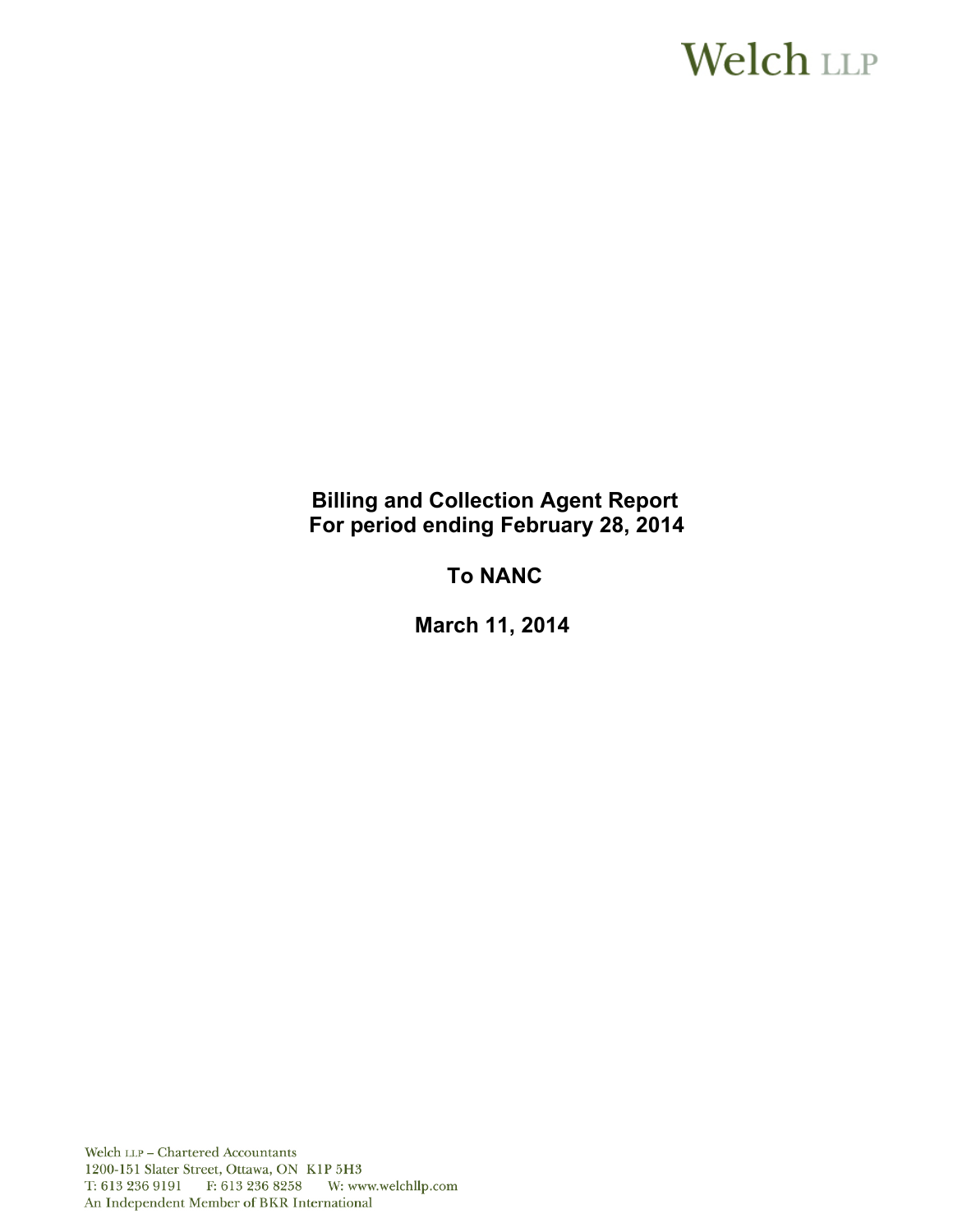## **NANPA FUND STATEMENT OF FINANCIAL POSITION FEBRUARY 28, 2014**

| <b>Assets</b>                                    |           |                 |
|--------------------------------------------------|-----------|-----------------|
| Cash Balance in bank account                     |           | \$<br>1,798,185 |
| Receivable from US Carriers                      | 274.207   |                 |
| Receivable from Canada                           | 8,873     |                 |
| Receivable from Caribbean countries              | 1.477     |                 |
| Receivables forwarded to Treasury for collection | 202,966   |                 |
| Allowance for uncollectible accounts             | (244,000) | 243,523         |
| <b>Total assets</b>                              |           | 2,041,708       |
| Less: Accrued liabilities (see below for makeup) |           | (493,717)       |
| <b>Fund balance</b>                              |           | 1,547,991       |

#### **Makeup of Accrued Liabilities** (see following page for additional details)

| Welch LLP                    | 28.336         |
|------------------------------|----------------|
| NEUSTAR Pooling 1K Block     | 286.630        |
| NEUSTAR NANP Administration  | 173.084        |
| Data Collection Agent - USAC | 5.667          |
|                              | \$.<br>493.717 |

**\*\*\*\*\*\*\*\*\*\*\*\*\*\*\*\*\*\*\*\*\*\*\*\*\*\*\*\*\*\*\*\*\*\*\*\*\*\*\*\*\*\*\*\*\*\*\*\*\*\*\*\*\*\*\*\*\*\*\*\*\*\*\*\*\*\*\*\*\*\*\*\*\*\*\*\*\***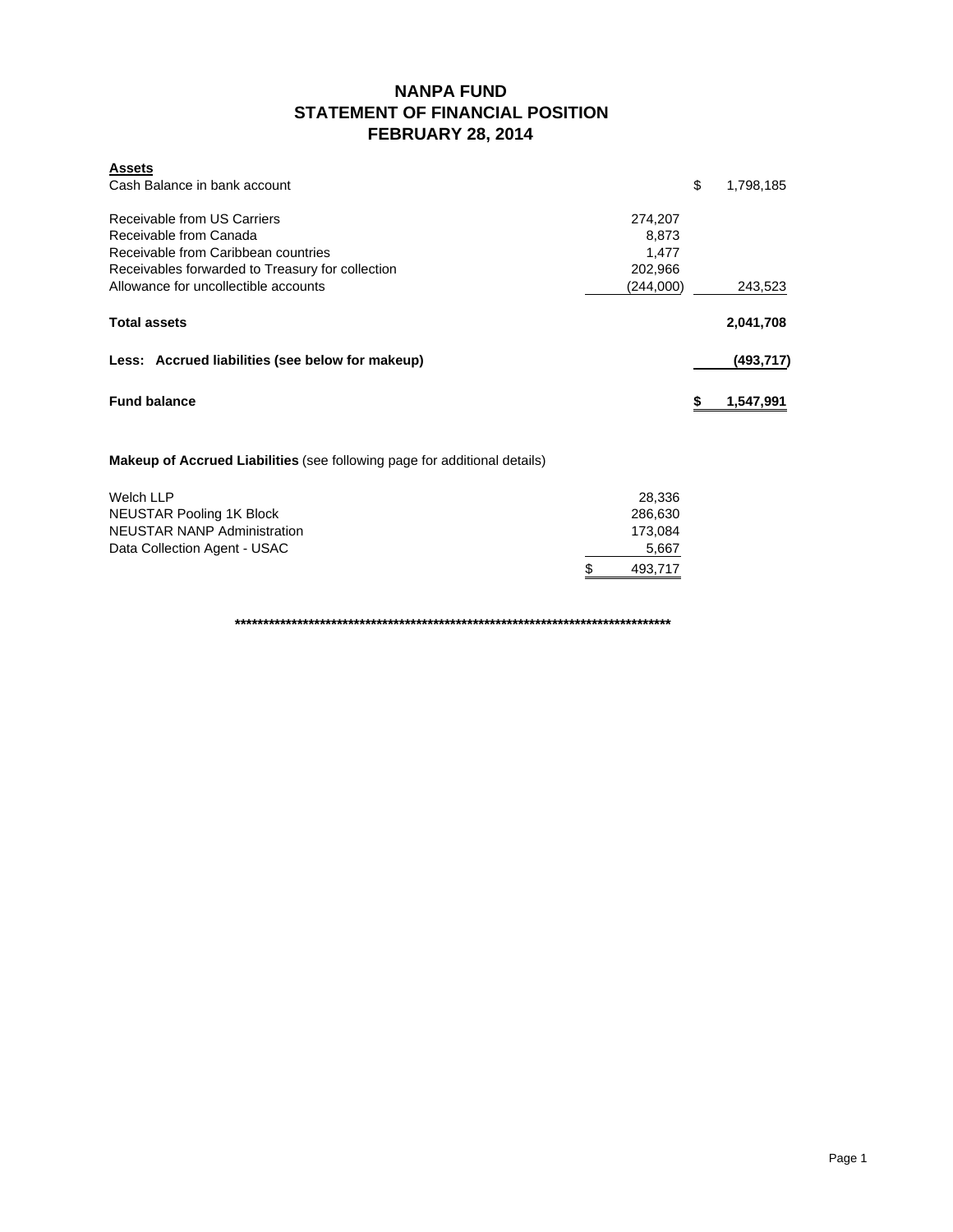#### **NANPA FUND FORECASTED STATEMENT OF CHANGES IN FUND BALANCE JULY 2013 TO JUNE 2014**

|                                                                     |            |                        | Actual<br><b>Budgeted</b> |                        |                        |                        |                      |                      |                      | Variance between            |                       |                       |                          |                         |                   |                                                |
|---------------------------------------------------------------------|------------|------------------------|---------------------------|------------------------|------------------------|------------------------|----------------------|----------------------|----------------------|-----------------------------|-----------------------|-----------------------|--------------------------|-------------------------|-------------------|------------------------------------------------|
|                                                                     |            | $Jul-13$               | Aug-13                    | Sep-13                 | Oct-13                 | <b>Nov-13</b>          | Dec-13               | $Jan-14$             | Feb-14               | Mar-14                      | Apr-14                | Mav-14                | <b>Jun-14</b>            | <b>Total</b>            | <b>Budget</b>     | forecasted results and<br>budget at June 30/13 |
| Revenue                                                             |            |                        |                           |                        |                        |                        |                      |                      |                      |                             |                       |                       |                          |                         |                   |                                                |
| <b>International Contributions</b><br>Canada<br>Caribbean countries | (1)<br>(1) | 17.748<br>22,112       | 8,874<br>$\sim$           | 8,874                  | 8,873<br>$\sim$        | 8,873                  | 8,873                | 8,873<br>$\sim$      | 8,873<br>$\sim$      | 8,873                       | 8,873                 | 8,873                 | $\overline{\phantom{a}}$ | 106,480<br>22,112       | 106,480<br>22,112 |                                                |
| <b>Total International Contributions</b>                            |            | 39,860                 | 8,874                     | 8,874                  | 8,873                  | 8,873                  | 8,873                | 8,873                | 8,873                | 8,873                       | 8,873                 | 8,873                 |                          | 128,592                 | 128,592           |                                                |
| Domestic Contributions - US carriers                                | (1)        | 3,398,305              | 256,552                   | 459,330                | 230,562                | 227,320                | 227,338              | 230,278              | 232,422              | 230,760                     | 230,760               | 230,760               |                          | 5,954,387               | 5,860,288         | 94,099                                         |
| Late filing fees for Form 499A                                      | (2)        | 3,100                  | 3,000                     | 2,400)                 | $1,200)$ (             | $4,800$ )              | 1,000                | 1,100                | 300                  |                             |                       |                       | 85,000                   | 74,700                  | 85,000 (          | 10,300                                         |
| Interest income                                                     | (3)        | 877                    | 868                       | 610                    | 290                    | 284                    | 430                  | 228                  | 352                  | 667                         | 667                   | 667                   | 667                      | 6.607                   | 8.000             | 1,393                                          |
| <b>Total revenue</b>                                                |            | 3,435,942              | 269,294                   | 466,414                | 238,525                | 231,677                | 235,641              | 238,279              | 241,947              | 240,300                     | 240,300               | 240,300               | 85,667                   | 6,164,286               | 6,081,880         | 82,406                                         |
| <b>Expenses</b><br><b>NANPA Administration</b>                      | (4)        | 172,232                | 172,232                   | 173,465                | 173,256                | 174,797                | 288,310              | 172,232              | 173,084              | 174,549                     | 174,549               | 174,549               | 174,549                  | 2,197,804               | 2,210,010 (       | 12,206                                         |
| 1K Block Pooling<br>Automated systems development (CLIN1)           | (4)<br>(7) | 202,036<br>75,000      | 212,781<br>75,000         | 219,005<br>75,000      | 211,941<br>75,000      | 210,350<br>75,000      | 210,618<br>75,000    | 212,332<br>75,000    | 211,630<br>75,000    | 214,091<br>75,000           | 214,091<br>75,000     | 214,091<br>75,000     | 214,091<br>75,000        | 2,547,057<br>900,000    | 2,260,620         | 286,437<br>900,000                             |
| <b>Billing and Collection</b><br>Welch LLP<br>Data Collection Agent | (4)<br>(5) | 28,336<br>4,568        | 28,336<br>4,752           | 28,336<br>4,976        | 28,336<br>4,851        | 28,336<br>4,898        | 28,336<br>4,828      | 28,336<br>4,808      | 28,336<br>4,432      | 28,336<br>4,750             | 28,336<br>4,750       | 28,336<br>4,750       | 28,336<br>4,750          | 340,032<br>57,113       | 340,032<br>57,000 | 113                                            |
| <b>Annual Operations Audit</b>                                      | (6)        | $\sim$                 | $\sim$                    | 43,000                 | $\sim$                 | $\sim$                 | $\sim$               | $\sim$               | $\sim$               | <b><i><u>Part 1</u></i></b> | $\sim$                |                       |                          | 43,000                  | 42,000            | 1,000                                          |
| <b>Bank Charges</b>                                                 | (8)        | 2.836                  | 7,624                     | 3,678                  | 3,023                  | 4.245                  | 3.339                | 2,320                | 3,650                | 3,000                       | 3.000                 | 3.000                 | 3,000                    | 42,715                  | 36,000            | 6,715                                          |
| <b>Carrier Audits</b>                                               | (9)        | $\sim$                 | $\sim$                    | $\sim$                 | $\sim$                 |                        | $\sim$               |                      |                      |                             | $\sim$                | $\sim$                |                          |                         | 300,000           | 300,000                                        |
| Bad debt expense                                                    | (10)       | 29.146                 | 9,000                     | 31,183                 | 12,400                 | 7,905)                 | 5,360                | 1,517                | 6,549)               | 3,333                       | 3,333                 | 3.333                 | 3,333                    | 73,730                  | 40,000            | 33,730                                         |
| <b>Total expenses</b>                                               |            | 514,154                | 509,725                   | 578,643                | 508,807                | 489,721                | 605,071              | 493,511              | 489,583              | 503,059                     | 503,059               | 503,059               | 503,059                  | 6,201,451               | 5,285,662         | 915,789                                        |
| Net revenue (expenses)                                              |            | 2,921,788              | 240,431)                  | 112,229)               | 270,282)               | 258,044) (             | 369,430)             | 255,232) (           | 247,636)             | 262,759)                    | 262,759)              | 262,759)              | 417,392) (               | 37,165)                 | 796,218 (         | 833,383                                        |
| Opening fund balance                                                |            | 379,487                | 3,301,275                 | 3,060,844              | 2,948,615              | 2,678,333              | 2,420,289            | 2,050,859            | 1,795,627            | 1,547,991                   | 1,285,232             | 1,022,473             | 759,714                  | 379,487                 | 453,782           | 74,295                                         |
| <b>Closing fund balance</b>                                         |            | 3,301,275              | 3,060,844                 | 2,948,615              | 2,678,333              | 2,420,289              | 2,050,859            | 1,795,627            | 1,547,991            | 1,285,232                   | 1,022,473             | 759,714               | 342,322                  | 342,322                 | 1,250,000         | 907,678                                        |
| Fund balance makeup:<br>Contingency<br>Surplus                      |            | 1,250,000<br>2,051,275 | 1,250,000<br>1,810,844    | 1,250,000<br>1,698,615 | 1,250,000<br>1,428,333 | 1,250,000<br>1,170,289 | 1,250,000<br>800,859 | 1,250,000<br>545,627 | 1,250,000<br>297,991 | 1,250,000<br>35,232         | 1,250,000<br>227,527) | 1,250,000<br>490,286) | 1,250,000<br>907,678)    | 1,500,000<br>1,157,678) | 1,250,000         |                                                |
|                                                                     |            | 3,301,275              | 3,060,844                 | 2,948,615              | 2,678,333              | 2,420,289              | 2,050,859            | 1,795,627            | 1,547,991            | 1,285,232                   | 1,022,473             | 759,714               | 342,322                  | 342,322                 | 1,250,000         |                                                |

**(1)** The US carrier contributions for the period from July 2013 to June 2014 and the International contributions are based upon actual billings.

(2) These fees represent the \$100 late filing fee charged to those companies that do not file the Form 499A by the due date.

**(3)** Interest income projections are estimates

**(4)** The cost for 1K Block Pooling is based on the contract awarded July 12, 2013

The cost of NANPA Administration is based on the contract. The cost of B&C Agent is based on the interim contract with Welch LLP in force until July 31, 2014

**(5)** The expense for the Data Collection Agent is based on estimate of costs by USAC for the 2013 calendar year.

**(6)** The cost for the annual operations audit performed by Ernst & Young LLP is \$43,000.

**(7)** The cost of the Automated systems development (CLIN1) will be paid out over 18 months as per the modification to the 1K Pooling contract.

**(8)** Bank fees are an expense to the Fund.

(9) The budget allowed \$300,000 for carrier audits. The FCC has indicated that it will likely not be performing any audits prior to June 30, 2014. If any audits are performed the funds to do so will come from this line ite

**(10)** The allowance covers all accounts considered potentially uncollectible at February 28, 2014.

#### **Assumptions: Reconciliation of forecast at June 30, 2014 to budget**

| Budgeted fund balance at June 30/14 - contingency                                                  | 1.250.000     |
|----------------------------------------------------------------------------------------------------|---------------|
| Decrease in fund balance between budget period (February 2012) and June 2012                       | (74, 295)     |
| Additional billings over estimate from budget                                                      | 94,099        |
| Late filing fees (reversal) for Form 499A                                                          | (10, 300)     |
| Underestimate of interest earned to date compared to budget                                        | (1, 393)      |
| NANP Admin - difference between budget and actual contract awarded due to variable travel<br>costs | 12,206        |
| NANP Admin - change orders issued                                                                  |               |
| Additional billings from B & C Agent due to renewal of contract                                    |               |
| Data Collection fees - Adjustment to actual from budget                                            | (113)         |
| Bad debts - Adjustment to actual from budget                                                       | (33, 730)     |
| Pooling and p-ANI - adjustment to actual from budget                                               | (1, 186, 437) |
| Pooling change orders                                                                              |               |
| Carrier audits that will not be performed                                                          | 300,000       |
| Operations Audit - Adjustment to actual from budget                                                | (1,000)       |
| Bank fees - Adjustment to actual from budget                                                       | (6, 715)      |
| Forecasted fund balance at June 30/14                                                              | 342.322       |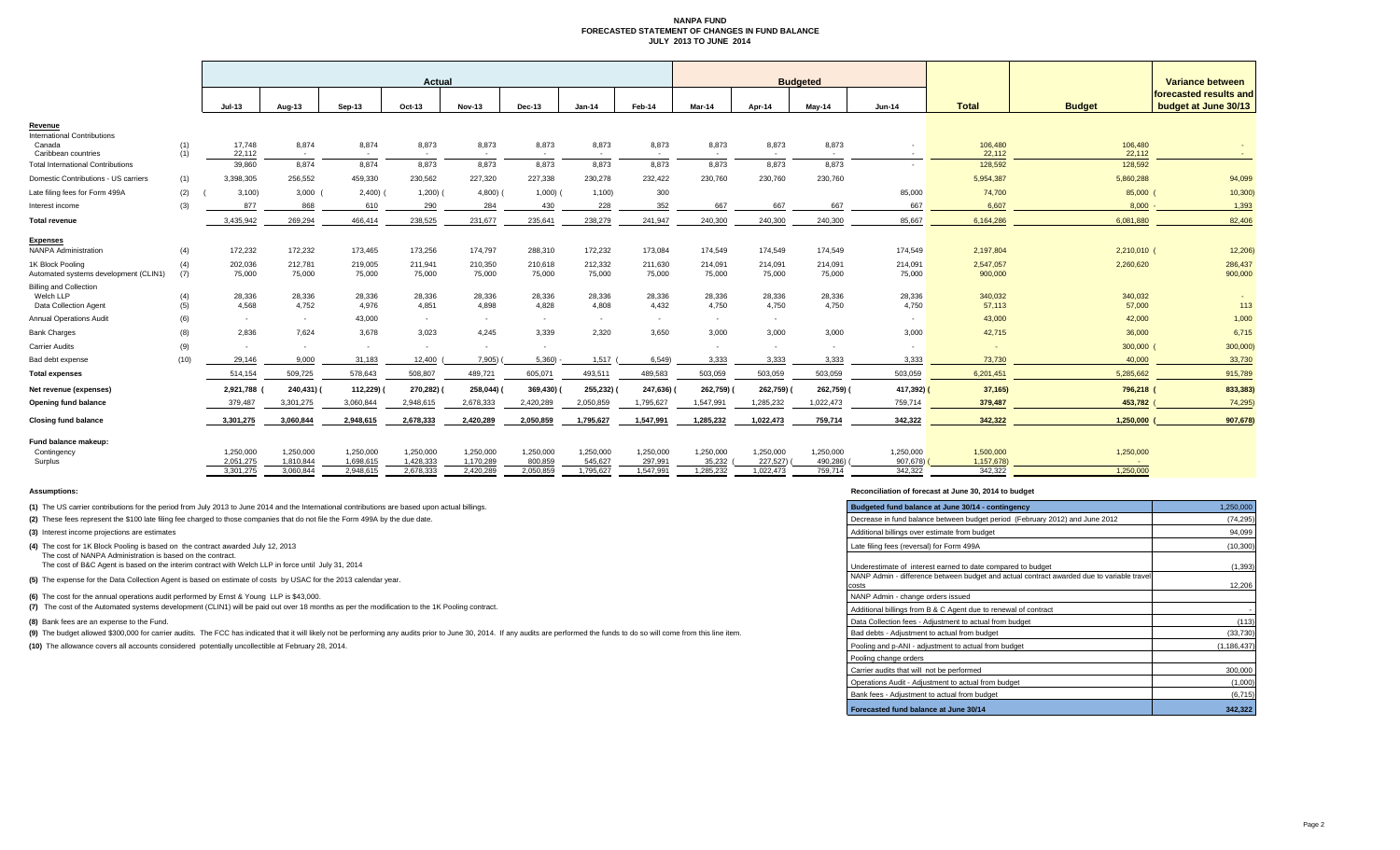#### **NANPA FUND FORECASTED STATEMENT OF CHANGES IN FUND BALANCEJULY 2014 TO JUNE 2015**

|                                                                                                                                             |            | <b>Projection</b>                   |                                            |                                     |                                     |                                     |                                     |                                     |                                      |                                   |                                   |                                   |                                  |  |
|---------------------------------------------------------------------------------------------------------------------------------------------|------------|-------------------------------------|--------------------------------------------|-------------------------------------|-------------------------------------|-------------------------------------|-------------------------------------|-------------------------------------|--------------------------------------|-----------------------------------|-----------------------------------|-----------------------------------|----------------------------------|--|
|                                                                                                                                             |            | <b>Jul-14</b>                       | Aug-14                                     | Sep-14                              | Oct-14                              | <b>Nov-14</b>                       | Dec-14                              | $Jan-15$                            | Feb-15                               | <b>Mar-15</b>                     | Apr-15                            | $May-15$                          | $Jun-15$                         |  |
| <b>Projected Revenue</b><br><b>International Contributions</b><br>Canada<br>Caribbean countries<br><b>Total International Contributions</b> | (1)<br>(1) | 17,162<br>21,432<br>38,594          | 8,581<br>$\overline{\phantom{a}}$<br>8,581 | 8,581<br>$\sim$<br>8,581            | 8,581<br>8,581                      | 8,581<br>8,581                      | 8,580<br>8,580                      | 8,580<br>8,580                      | 8,580<br>$\sim$<br>8,580             | 8,580<br>8,580                    | 8,580<br>8,580                    | 8,580<br>8,580                    | $\sim$                           |  |
| Domestic Contributions - US carriers                                                                                                        | (1)        | 4,221,854                           | 250,000                                    | 250,000                             | 250,000                             | 250,000                             | 250,000                             | 250,000                             | 250,000                              | 250,000                           | 250,000                           | 250,000                           |                                  |  |
| Late filing fees for Form 499A                                                                                                              | (2)        |                                     |                                            |                                     |                                     |                                     |                                     |                                     |                                      |                                   |                                   |                                   | 90,000                           |  |
| Interest income                                                                                                                             | (3)        | 584                                 | 584                                        | 584                                 | 584                                 | 583                                 | 583                                 | 583                                 | 583                                  | 583                               | 583                               | 583                               | 583                              |  |
| Total projected revenue                                                                                                                     |            | 4,261,032                           | 259,165                                    | 259,165                             | 259,165                             | 259,164                             | 259,163                             | 259,163                             | 259,163                              | 259,163                           | 259,163                           | 259,163                           | 90,583                           |  |
| <b>Projected Expenses</b><br><b>NANPA Administration</b>                                                                                    | (4)        | 177,879                             | 177,879                                    | 177,879                             | 177,879                             | 177,879                             | 177,879                             | 177,879                             | 177,879                              | 177,879                           | 177,879                           | 177,879                           | 177,879                          |  |
| 1K Block Pooling and pANI Administration<br>Automated Systems Development (CLIN1)                                                           | (5)<br>(6) | 238,505<br>75,000                   | 238,505<br>75,000                          | 238,505<br>75,000                   | 238,505<br>75,000                   | 238,505<br>75,000                   | 238,505<br>62,281                   | 238,505                             | 238,506                              | 238,506                           | 238,506                           | 238,506                           | 238,506                          |  |
| <b>Billing and Collection</b><br>Welch LLP<br>Data Collection Agent                                                                         | (7)<br>(8) | 28,336<br>4,833                     | 28,336<br>4,833                            | 28,336<br>4,833                     | 28,336<br>4,833                     | 28,336<br>4,833                     | 28,336<br>4,833                     | 28,336<br>4,833                     | 28,336<br>4,833                      | 28,336<br>4,834                   | 28,336<br>4,834                   | 28,336<br>4,834                   | 28,336<br>4,834                  |  |
| <b>Annual Operations Audit</b>                                                                                                              | (9)        | $\overline{\phantom{a}}$            | $\sim$                                     | 44,000                              |                                     | ä,                                  | $\overline{\phantom{a}}$            | $\blacksquare$                      | $\sim$                               |                                   | $\sim$                            | $\sim$                            |                                  |  |
| <b>Bank Charges</b>                                                                                                                         | (10)       | 3,917                               | 3,917                                      | 3.917                               | 3,917                               | 3,917                               | 3.917                               | 3,917                               | 3,917                                | 3,916                             | 3.916                             | 3,916                             | 3,916                            |  |
| <b>Carrier Audits</b>                                                                                                                       | (11)       |                                     | $\blacksquare$                             |                                     |                                     | ä,                                  | $\blacksquare$                      | ä,                                  | 300,000                              |                                   |                                   | $\blacksquare$                    |                                  |  |
| Bad debt expense (recovery)                                                                                                                 | (12)       | 3,334                               | 3,334                                      | 3,334                               | 3,334                               | 3,333                               | 3,333                               | 3,333                               | 3,333                                | 3,333                             | 3,333                             | 3,333                             | 3,333                            |  |
| <b>Total projected expenses</b>                                                                                                             |            | 531,804                             | 531,804                                    | 575,804                             | 531,804                             | 531,803                             | 519,084                             | 456,803                             | 756,804                              | 456,804                           | 456,804                           | 456,804                           | 456,804                          |  |
| Projected Net revenue (expenses)                                                                                                            |            | 3,729,228                           | 272,639)                                   | 316,639)                            | 272,639) (                          | 272,639) (                          | 259,921) (                          | 197,640) (                          | 497,641) (                           | 197,641) (                        | 197,641) (                        | 197,641) (                        | 366,221)                         |  |
| <b>Projected Opening fund balance</b>                                                                                                       |            | 342,322                             | 4,071,550                                  | 3,798,911                           | 3,482,272                           | 3,209,633                           | 2,936,994                           | 2,677,073                           | 2,479,433                            | 1,981,792                         | 1,784,151                         | 1,586,510                         | 1,388,869                        |  |
| <b>Projected Closing fund balance</b>                                                                                                       |            | 4,071,550                           | 3,798,911                                  | 3,482,272                           | 3,209,633                           | 2,936,994                           | 2,677,073                           | 2,479,433                           | 1,981,792                            | 1,784,151                         | 1,586,510                         | 1,388,869                         | 1,022,648                        |  |
| Projected Fund balance makeup:<br>Contingency<br>Surplus                                                                                    |            | 1,000,000<br>3,071,550<br>4,071,550 | 1,000,000<br>2,798,911<br>3,798,911        | 1,000,000<br>2,482,272<br>3,482,272 | 1,000,000<br>2,209,633<br>3,209,633 | 1,000,000<br>1,936,994<br>2,936,994 | 1,000,000<br>1,677,073<br>2,677,073 | 1,000,000<br>1,479,433<br>2,479,433 | 1,000,000<br>981,792.00<br>1,981,792 | 1,000,000<br>784,151<br>1,784,151 | 1,000,000<br>586,510<br>1,586,510 | 1,000,000<br>388,869<br>1,388,869 | 1,000,000<br>22,648<br>1,022,648 |  |

#### **Assumptions:**

**(1)** The contribution for July 2014 - June 2015 is based on estimated billings

**(2)** These estimated fees represent the \$100 late filing fee charged to those companies that do not file the Form 499A by the due date.

**(3)** Interest income projections are estimates

**(4)** The cost of NANP administration is based on the contract awarded in 2012. The contract expires in July 2017.

**(5)** The cost for 1K Block Pooling Administration is based on a four-year contract expiring July 14, 2017 with a six month transition period from July 15, 2017 to January 14, 2018.

**(6)** The cost for Pooling Administration Automated Systems Development is \$1,337,281. The cost was spread out over the period from July 2013 to December 2014.

**(7)** The cost of B&C Agent is based on the interim contract with Welch LLP in force until July 2014.

**(8)** The expense for the Data Collection Agent is based on estimate of costs by USAC.

**(9)** The cost of the annual operations audit is based on the cost of the prior year's history of billing from Ernst & Young LLP.

**(10)** Bank fees are an expense to the Fund and are estimated based on prior years' history.

**(11)** The budget allowed \$300,000 for carrier audits.

**(12)** The allowance covers all accounts considered potentially uncollectible.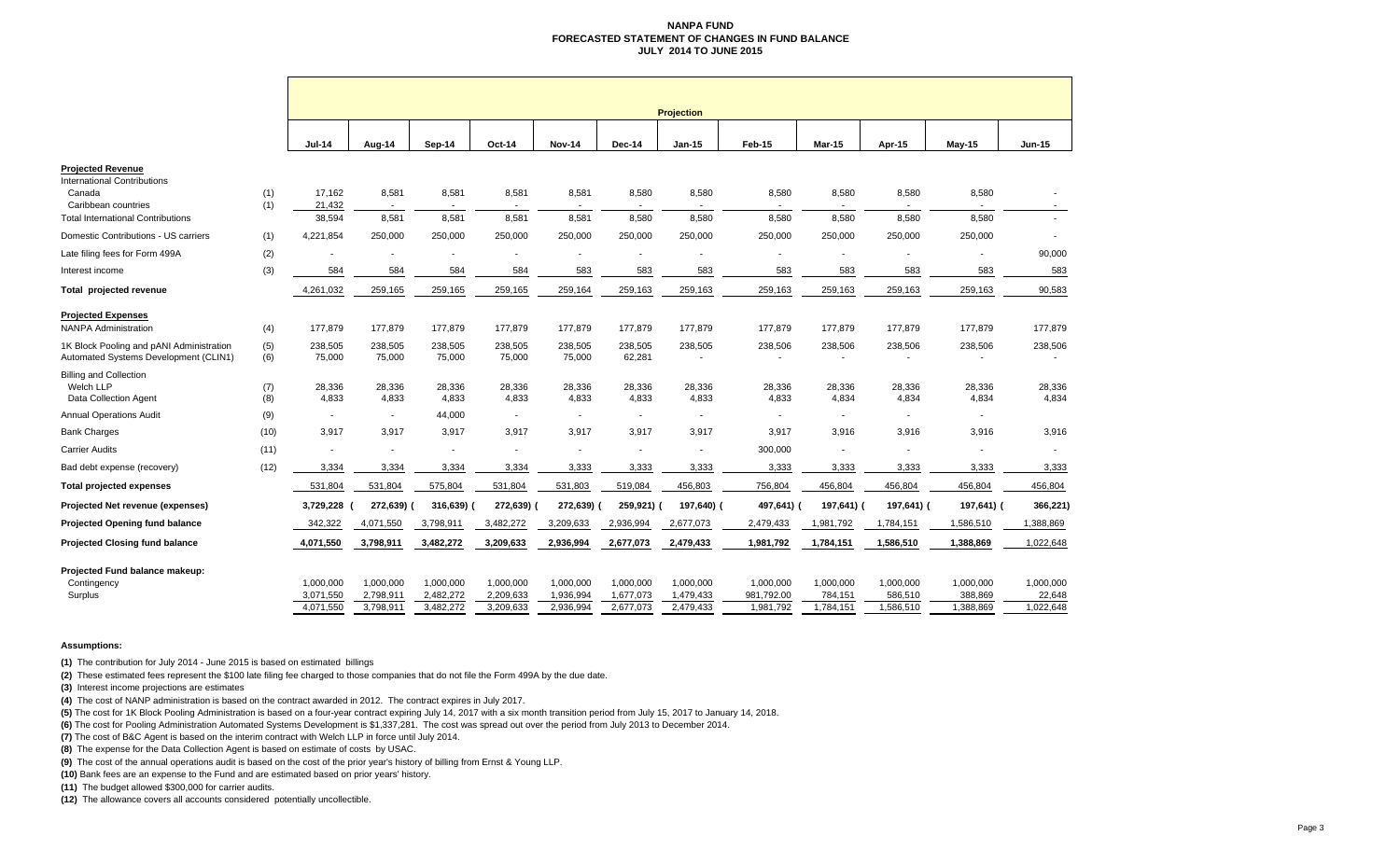#### **CURRENT AND FORECASTED LIABILITIES**

|                                                                                    |              |               | Current |               |         |               |         |         |         |
|------------------------------------------------------------------------------------|--------------|---------------|---------|---------------|---------|---------------|---------|---------|---------|
|                                                                                    |              |               | Feb-14  | <b>Mar-14</b> | Apr-14  | <b>May-14</b> | Jun-14  | Jul-14  | Aug-14  |
| <b>NEUSTAR - NANPA Administration contract</b>                                     |              |               | 173,084 | 174,549       | 174,549 | 174,549       | 174,549 | 177,879 | 177,879 |
| - Payment authorized by the FCC in February<br>January 2014                        | 172,232      |               |         |               |         |               |         |         |         |
| - Authorization by the FCC has not been received for payment                       |              |               |         |               |         |               |         |         |         |
| February 2014                                                                      |              | 173,084<br>\$ |         |               |         |               |         |         |         |
| <b>NEUSTAR - Block Pooling and CLIN</b>                                            |              |               | 286,630 | 289,091       | 289,091 | 289,091       | 289,091 | 313,505 | 313,505 |
| - Payment authorized by the FCC in February                                        |              |               |         |               |         |               |         |         |         |
| January 2014                                                                       | 287,332      |               |         |               |         |               |         |         |         |
| - Authorization by the FCC has not been received for payment                       |              |               |         |               |         |               |         |         |         |
| February 2014                                                                      |              | 286,630<br>\$ |         |               |         |               |         |         |         |
| Welch LLP - Billing & Collection Agent                                             |              |               | 28,336  | 28,336        | 28,336  | 28,336        | 28,336  | 28,336  | 28,336  |
| - Payment authorized by the FCC in February                                        |              |               |         |               |         |               |         |         |         |
| January 2014                                                                       | \$<br>28,336 |               |         |               |         |               |         |         |         |
| - Authorization by the FCC has not been received for payment                       |              |               |         |               |         |               |         |         |         |
| February 2014                                                                      |              | 28,336<br>\$  |         |               |         |               |         |         |         |
| <b>USAC - Data Collection Agent</b><br>- Payment authorized by the FCC in February |              |               | 5,667   | 4,750         | 4,750   | 4,750         | 4,750   | 4,833   | 4,833   |
| January 2014                                                                       | \$<br>4,432  |               |         |               |         |               |         |         |         |
| - Authorization by the FCC has not been received for payment                       |              |               |         |               |         |               |         |         |         |
| February 2014                                                                      |              | 5,667<br>\$   |         |               |         |               |         |         |         |
| <b>Carrier audits</b>                                                              |              |               |         |               |         |               |         |         |         |
| Ernst & Young LLP- Annual operations audit                                         |              |               |         |               |         |               |         |         |         |
| - Payment authorized by the FCC in February                                        | \$<br>13,000 |               |         |               |         |               |         |         |         |
|                                                                                    |              |               |         |               |         |               |         |         |         |
| <b>Bank Fees</b>                                                                   |              |               |         | 3,000         | 3,000   | 3,000         | 3,000   | 3,917   | 3,917   |
|                                                                                    |              |               |         |               |         |               |         |         |         |
| Total                                                                              |              |               | 493,717 | 499,726       | 499,726 | 499,726       | 499,726 | 528,470 | 528,470 |